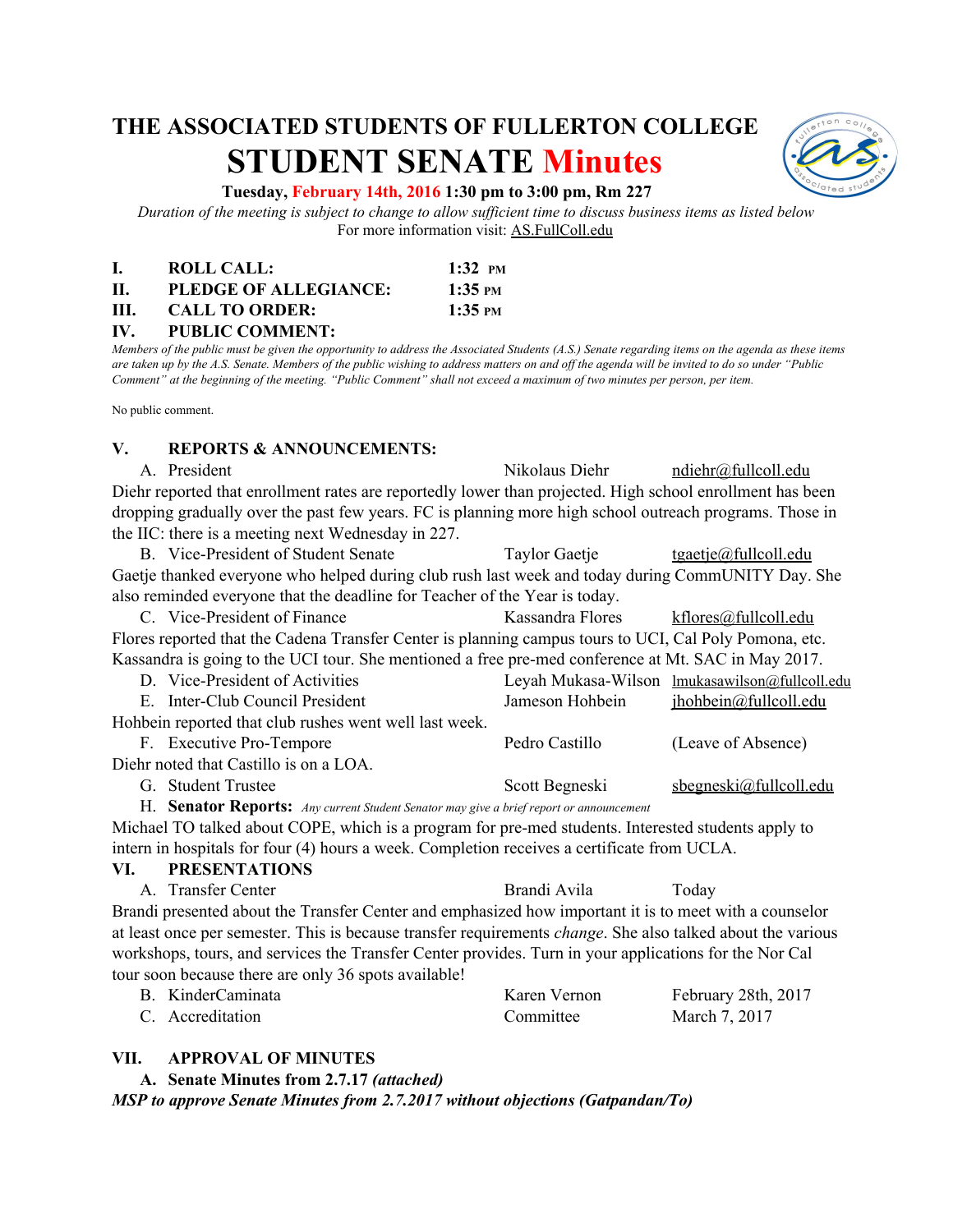| VIII.                                                                                                | A.S. & I.C.C. COMMITTEE REPORTS & MSPs                                                                 |               |                                            |  |  |  |
|------------------------------------------------------------------------------------------------------|--------------------------------------------------------------------------------------------------------|---------------|--------------------------------------------|--|--|--|
|                                                                                                      | Senators MUST serve on at least ONE A.S. Committee (indicated <b>bold</b> )                            |               |                                            |  |  |  |
|                                                                                                      | A. Activities                                                                                          | Mukasa-Wilson | Thursday $12:00$ pm- $1:00$ pm             |  |  |  |
|                                                                                                      | <b>B.</b> Curriculum & Education $(CAE)$                                                               | Arbab         | <b>TBD</b>                                 |  |  |  |
|                                                                                                      | C. Committee on the Environment                                                                        | Castaneda     | Thursday $1:30$ pm- $2:30$ pm              |  |  |  |
|                                                                                                      | Activism was discussed. There are recycling bins in the A.S. Office now. There is a meeting this week. |               |                                            |  |  |  |
| WORLDFEST is coming up so the Environmental Committee is working on that. Castaneda is open to       |                                                                                                        |               |                                            |  |  |  |
| ideas from non-members as well.                                                                      |                                                                                                        |               |                                            |  |  |  |
|                                                                                                      | D. Executive Council                                                                                   | Diehr         | Tuesday 3:30 - 4:30 pm                     |  |  |  |
|                                                                                                      | There is a meeting today after Senate.                                                                 |               |                                            |  |  |  |
|                                                                                                      | E. Finance & Budget                                                                                    | Flores        | Tuesday $12:00$ pm- $1:00$ pm              |  |  |  |
|                                                                                                      | <b>MSP</b> to approve Vice Chair Camille Serrano for Finance Committee                                 |               |                                            |  |  |  |
|                                                                                                      | MSP to charge FC employees \$3.50 for first ID card and \$5 replacement ID cards                       |               |                                            |  |  |  |
|                                                                                                      | MSP to approve \$2,200 for iPads to be used at the Student Center                                      |               |                                            |  |  |  |
| MSP to approve \$1,130 requested by the VRC to send students to the conference in Sacramento         |                                                                                                        |               |                                            |  |  |  |
|                                                                                                      | F. A.S. Benefits Task Force                                                                            | C. Serrano    | <b>TBD</b>                                 |  |  |  |
| Serrano will be contacting interested members to set up a meeting.                                   |                                                                                                        |               |                                            |  |  |  |
|                                                                                                      | G. Inter-Club Council                                                                                  | Hohbein       | Monday $1:30$ pm- $3:00$ pm                |  |  |  |
|                                                                                                      | H. Judicial                                                                                            | S. Dotterman  | Thursday $2:30 \text{pm} - 3:30 \text{pm}$ |  |  |  |
| Sasha reported that a draft for the Operations $\&$ Procedures Manual (OPM) was emailed to everyone. |                                                                                                        |               |                                            |  |  |  |
| There is a tentative change to meeting time/dates. She requested members to read the Bylaws and OPM  |                                                                                                        |               |                                            |  |  |  |
| draft to provide suggestions at Judicial this week.                                                  |                                                                                                        |               |                                            |  |  |  |

I. **Research, Planning, & Resolutions (RPR)** Gaetje Thursday 11:00am-12:00pm Gaetje reported that a meeting is upcoming. Resolutions will be discussed.

#### *MSP to approve all actions by Senate subcommittees (Escobedo/Tusken)*

#### **IX. OLD BUSINESS**

A. CareBank

Plummer reported that students are coming to request assistance.

- **B. Applicants to serve as Student Representatives:**
- **C. Swearing in of Student Senators**
- D. **Resignations** (formal letter must be received by A.S. Office or [AS@fullcoll.edu\)](mailto:AS@fullcoll.edu) a. Tammy Truong

#### *MSP to accept resignation of Tammy Truong (Garcia/Escobedo)*

E. Dismissals (referred from Judicial)

# *Referred Robert Rendon to Judicial for dismissal*

## **F. FC Mission Statement Update**

Meeting is Thursday from 11:00 am - 12:30 pm @ 822 (library). Diehr encouraged students to attend.

## **G. A.S. Logo Redesign**

The Associated Students is still searching for the chosen one.

H. Institutional Research & Effectiveness Committee

# **I. Teacher of the Year Committee (Student Nominations are due today)**

- a. Daniel Solis e. Noor Arbab
- b. Taylor Gaetje
- c. Brian Gatpandan g. Catherine Young
- d. Annaliese Tusken
	- h. Aldwin Galang
- i. Clarissa Escobedo
- j. Gloria Kim k. Naomi Imbre
- - l. Janki Sukhadia

*MSP to approve adding Janki Sukhadia to the TOTY Committee(Gaetje/Serrano)*

- 
- 
- f. Nathalie Gavarini